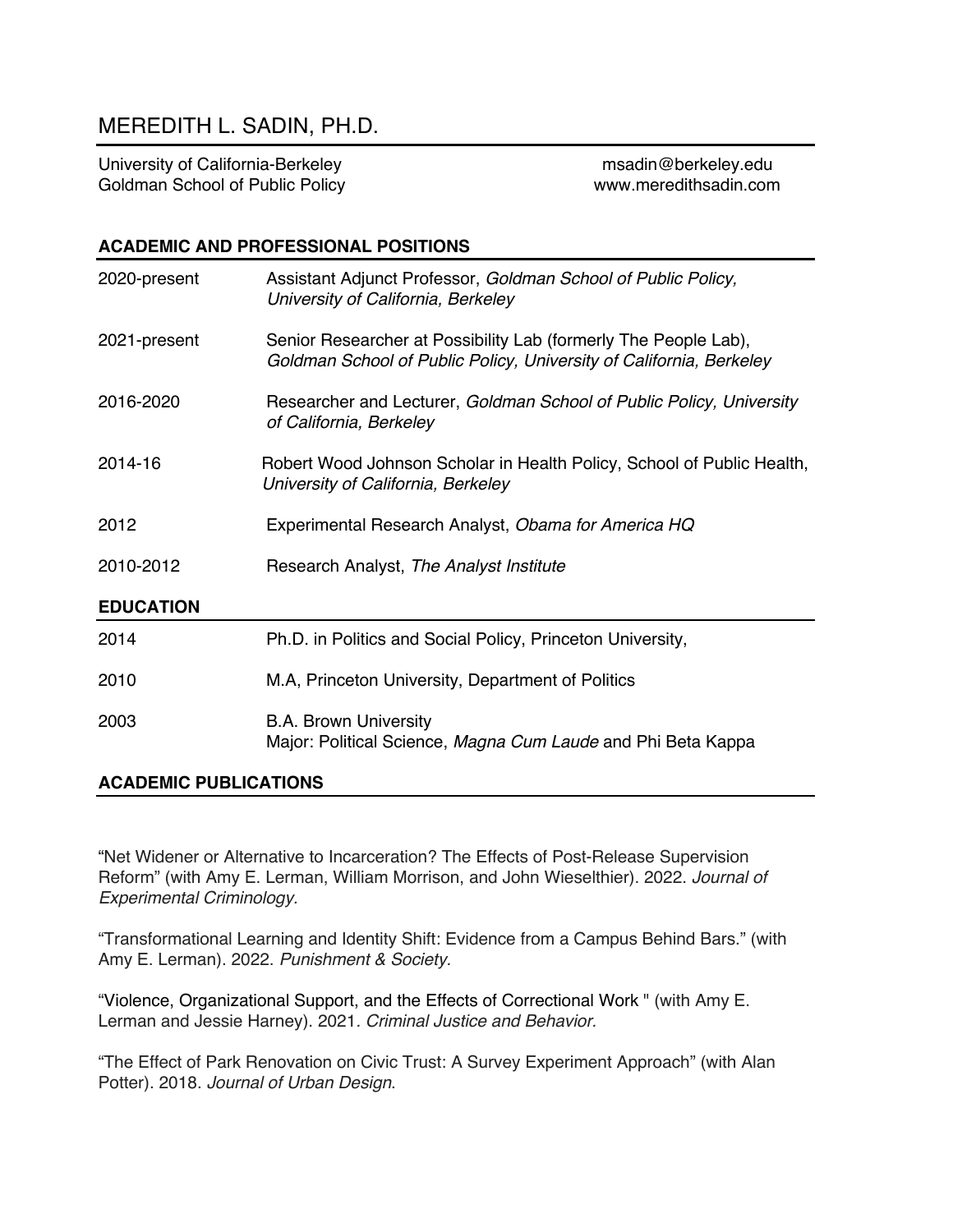"Policy Uptake as Political Behavior: Evidence from the Affordable Care Act" (with Amy E. Lerman and Samuel Trachtman). 2017. *American Political Science Review*.

"They're Not Worthy: The Perceived Deservingness of the Rich and Its Connection to Redistributive Policy Preferences." 2017. In *The Social Legitimacy of Targeted Welfare: New Perspectives on Popular Welfare Deservingness Opinion*.

"The 'Mill-Worker's Son' Heuristic: How Voters Perceive Politicians from Working-class Families – and How They Really Behave In Office" (with Nicholas Carnes). 2016. *Journal of Politics.*

"Ideological Variation in the Effects of Skin Color on Candidate Evaluations" (with Amy E. Lerman and Katie McCabe). 2015. *Public Opinion Quarterly.*

"Stereotyping or Projection? How White and Black Voters Estimate Black Candidates' Ideology" (with Amy E. Lerman). 2014. *Political Psychology.*

## **OP-EDS AND REPORTS**

"*The Path Home: Qualitative Evidence on the Implementation of Pre-Release Workbooks by the Alameda County Probation Department."* 2022. White paper for Alameda County Probation Department.

"*Pathways Home:* Phase 1 Analysis and Implementation Plan." 2021. White paper for Alameda County Probation Department.

"The Promise and Practice of Prison Higher Education." 2020. White paper for Mount Tamalpais College and the Alliance for Prison Higher Education.

"If You Build It, They Might Not Come: Animating City Spaces." 2018. *Citylab.* 

Assembly Civic Design Guidelines: Promoting Civic Life Through Public Space Design. 2018. *Center for Active Design and the Knight Foundation*.

Bradenton Riverwalk East Expansion Research: Executive Summary and Complete Survey Results. 2018. *Center for Active Design.*

Experiences with Violence and the Health of Parole and Correctional Peace Officers: A Report of the Correctional Officer Health and Wellness Project (with Amy E. Lerman). 2017. *California Correctional Peace Officers Association.*

The Assembly Civic Engagement Survey: Key Findings and Design Implications. 2017. *Center for Active Design and the Knight Foundation.* 

Shaping Space for Civic Life: Research Brief I. 2016. *Center for Active Design and the Knight Foundation.*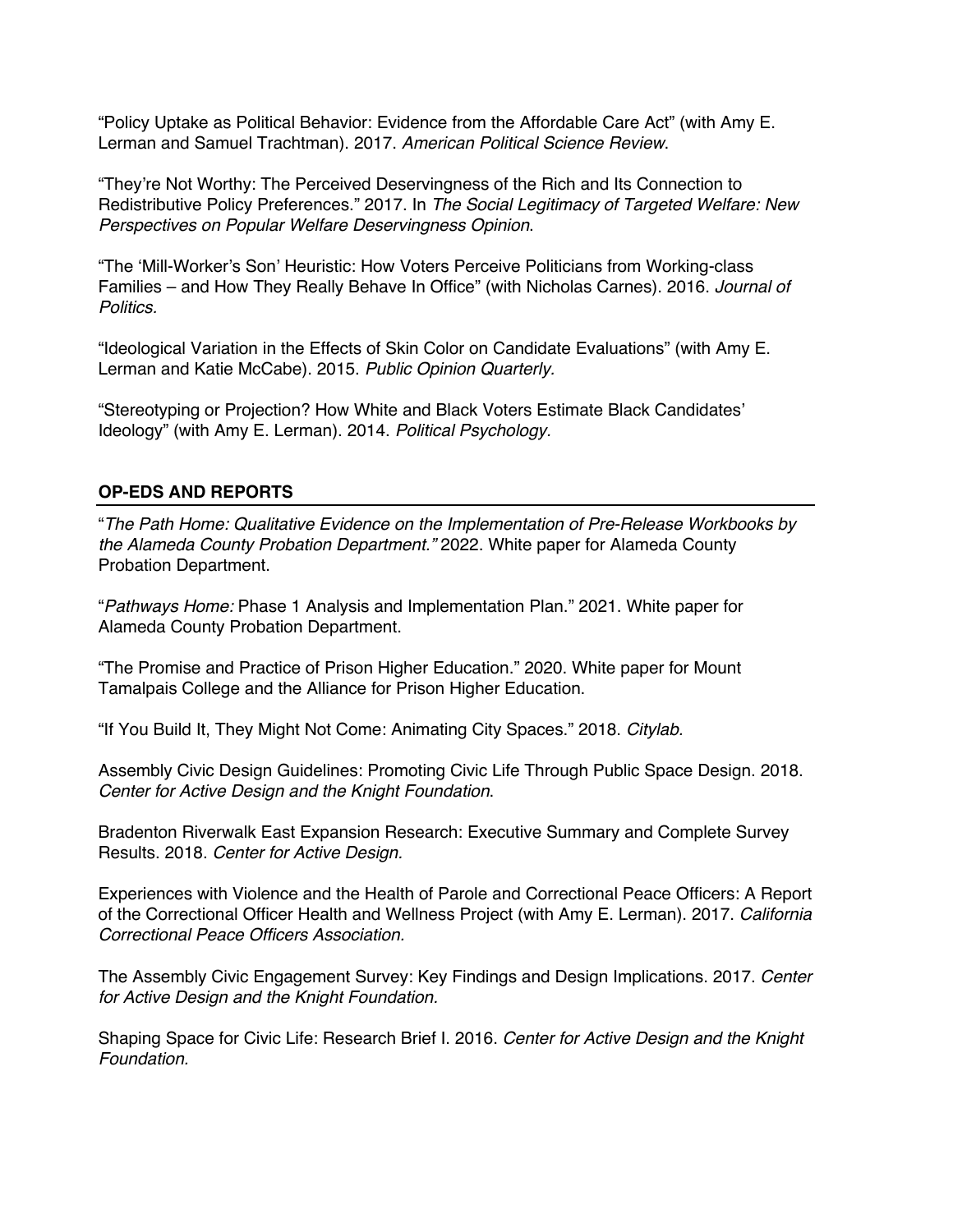#### **MEDIA**

My research has been cited in *The Week, The New York Times, The Pacific Standard, The Washington Post, The New Republic, The Annenberg Digital News, USA Today, and* broadcast on *Decode DC.* 

# **FELLOWSHIPS, GRANTS, AND AWARDS**

| 2018      | Spencer Foundation, Research Award (Co-Investigator)                                  |
|-----------|---------------------------------------------------------------------------------------|
| 2015-17   | Russell Sage Foundation, Research Award (Co-Investigator)                             |
| 2015      | APSA's Experimental Research Section "2015 Best Dissertation Award"                   |
| 2013      | National Science Foundation Doctoral Dissertation Improvement Grant                   |
| 2011-2013 | National Science Foundation Graduate Research Fellowship                              |
| 2009-2013 | Princeton University Joint Degree Program in Social Policy, Doctoral Fellow           |
| 2012      | Prestage Cook Award, Travel Award                                                     |
|           | Bobst Center for Peace and Justice Graduate Student Research Grant                    |
|           | Joint Degree Program in Social Policy Research Grant (Woodrow Wilson                  |
|           | School)                                                                               |
| 2010-2013 | Stafford Fund Travel Grant, Department of Politics (4 grants) (Princeton)             |
| 2011      | Social Change: A Harvard-Manchester Initiative, Graduate Fellow                       |
| 2010      | Time-Sharing Experiments in the Social Sciences - TESS (National Science              |
|           | Foundation)                                                                           |
| 2009      | Methods Training at ICPSR, Tuition Grant, Department of Politics ( <i>Princeton</i> ) |

## **POLICY SERVICE ACTIVITIES**

2020-present Co-Investigator, *Civic Education and Youth Engagement* 2020-present Co-PI, *Pathways Home: An Evaluation* in partnership with Alameda County Probation Department and CDCR 2017-2019 Co-PI, *The Promise and Practice of Prison Education* with Mount Tamalpais **College** 2016-2018 Research Associate, *"CA Correctional Officer Health and Wellness Study.*" 2014-2018 Director of Research, Center for Active Design and the Knight Foundation, "*Design Guidelines for Robust Civic Engagement."*

# **TEACHING EXPERIENCE**

# **Goldman School of Public Policy**

| 2021 | "Research & Practice: Imprisonment and Reentry" (Undergraduate)                |
|------|--------------------------------------------------------------------------------|
|      | 2019-present "Intro to Policy Analysis" (MPP Core Curriculum)                  |
| 2018 | "The Eightfold Path" (MPA)                                                     |
|      | 2017-present "Communicating Policy in the Modern Campaign" (MPP/MPA)           |
| 2011 | "Introduction to American Politics" (Teaching Assistant), Princeton University |
| 2010 | "Mass Media and Politics" (Teaching Assistant), Princeton University           |
| 2005 | High School Social Studies & Humanities Teacher                                |